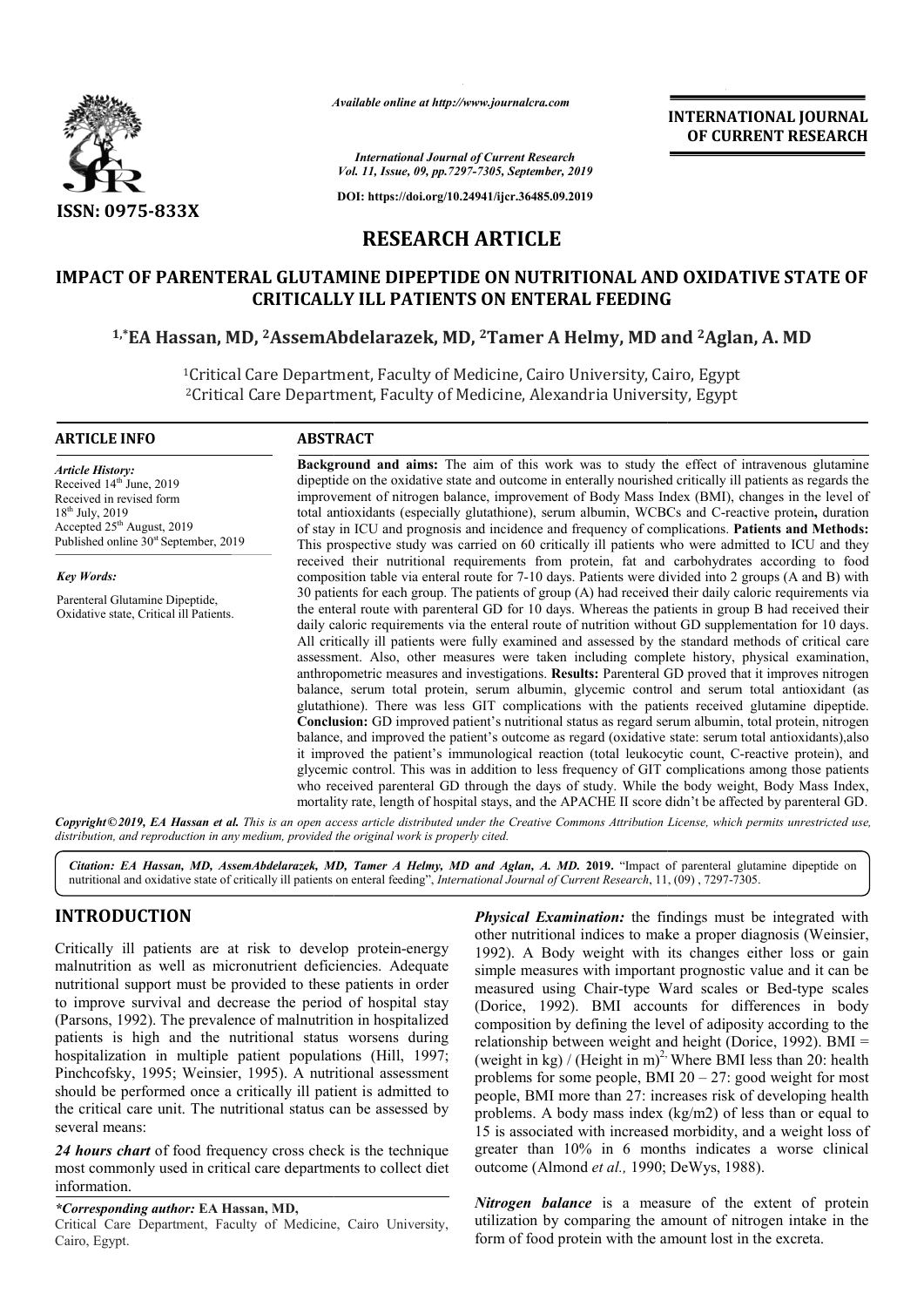An individual in positive nitrogen balance is retaining more nitrogen than is being excreted. This occurs when the patient is in state of anabolism with synthesis of body tissue protein exceeding breakdown of tissue protein. Negative nitrogen balance often involves destructive catabolic processes such as those accompanying the trauma, bums, or surgery, which cause more protein to be lost than is retained (Vincent, 2008).

- *Assessment of Visceral Protein:* Serum Albumin with value of less than 3.0 g/dl correlates with an increased incidence of complications and mortality in general (Apelgren, 1988; Jeejeebhoy, 1998).
- *Assessment of immunological status:* Malnutrition is associated with depressed immune competence manifested by decreased lymphocyte count and delayed cutaneous hypersensitivity (Dorice, 1992).
- *Assessment of physiological function:* Handgrip strength using a dynamometer is a measure of skeletal muscle function that can be used to assess the effects of starvation or predict postoperative complications by measuring the extent of protein catabolism (Paige, 1988).
- *Assessment of metabolic stress:* measurement of resting metabolic expenditure (RME) by indirect calorimetry is the best way of quantifying the intensity of metabolic stress. Another method for measurement of metabolic stress is to measure the catabolic Index (CI).
- *Assessment of nutritional status and its requirements*  including Subjective global assessment (SGA). Energy requirements can be measured by indirect calorimetry (McClave, 1992) after determining the BMR through Harris-Benedict equations (Aspen, 2002). Also, it can be measured through rough estimation, but it is less accurate and sometimes pragmatic determination of energy requirements is an estimate that men should receive 25 to 30 nonprotein kcal/kg/d and women should receive 20 to 25 kcal/kg/d. If the patient is physically active, the energy requirements are estimated to be approximately 1.15 to 1.20 times the calculated BMR. Adjustments for BMR based on stress factors and hypermetabolism should be performed. For critically ill patients, energy goals generally are met by administering 1.0 to 1.15 times the BMR (McClave, 1992). Protein requirements usually are met by giving healthy individuals 0.8 g/kg/d, hospitalized patients 1.2 to 1.5 g/kg/d, and critically ill patients 1.5 to 2.0 g/kg/d (Jolliet, 1998; Skipper, 1998). Micronutrients play critical roles in many various enzyme-catalyzed reactions (Shenkin, 1997). Glutamine-containing dipeptides are an integral part of routine clinical practice (Furst, 2000; Furst, 2004). Where it modifies the endogenous inflammatory responses. It stimulates growth hormone elaboration (Wilmore, 2000), and this hormone can up-regulate the immune system. Critically ill patients have reduced plasma and intracellular levels of antioxidants and free electron scavengers or cofactors, and decreased activity of the enzymatic system that is involved in ROS detoxification (Thérond *et al.,* 2000). Parenteral GD is the most reliable method of achieving a prolonged constant elevation of the body's free glutamine pool. GD should be provided immediately following catabolic insult in order to initially support the attenuated tissues with glutamine. In general glutamine dipeptidescontaining solutions should be administered via a central vein and might be well tolerated when administered into a peripheral vein if a strict protocol is used (slow rate of

infusion, daily change of the infusion site, removal of the cannula after the infusion).

**Aim of the work:** Was to study the effect of intravenous GD on the oxidative state and outcome in enterally nourished critically ill patients as regards improvement of nitrogen balance, improvement of BMI, changes in the level of total antioxidants (especially glutathione), serum albumin, WCBCs and C-reactive protein, duration of stay in ICU and prognosis and incidence and frequency of complications.

Patients: This prospective study was carried on 60 critically ill patients of both sex who were admitted to the critical care department. Patients in this study received their nutritional requirements from protein, fat and carbohydrates according to food composition table via enteral route for 7-10 days .The caloric requirement were calculated according to Harris Benedict equation (Harris, 1998; Dark, 1993) then these estimates were modified according to the degree of the patient's metabolic stress.

Patient's Exclusion Criteria included those who have contraindications for enteral feeding and Patients with advanced liver disease, and end stage renal disease.

## **MATERIALS AND METHODS**

Patients were divided into 2 groups (A and B) with 30 patients for each group. Group (A) had received their daily caloric requirements via the enteral route with parenteral GD for 10 days. Whereas, group B had received their daily caloric requirements via the enteral route of nutrition without GD supplementation for 10 days. **Randomization:** patients were randomized to either to (Group A,  $n=30$ ) or (Group B,  $n=30$ ) using double blinded study. All patients were assessed by the standard methods of critical care assessment. In addition, the following measurements were done: *Complete history* from patients and their relatives. *Physical examination* on admission and daily basis including the use of APACHE II Score (on admission; day3,7,10). Other measurements including vital signs and routine Cardiac and chest examination. *Investigations* on admission, day 3, day 7 and day 10 which include Complete blood count, Serum Urea and creatinine. (mg/dl)**,** SGOT, SGPT. (IU/L), serum ammonia, Total protein, serum albumin, C-reactive protein, Serum antioxidants (glutathione). Random blood sugar(mg/dl)was done daily from day 1 to day 10 of the study.Urinary urea, urinary Na, serum K, Arterial blood gases, and Chest X-ray whenever it was indicated.

*Anthropometric measures* including Height, Weight changes and BMI were recorded on admission, day 3, day 7 and day 10. Patient's height was measured only on admission. *Electrolyte, Vitamins and trace elements* (Shenkin, 1997) Were given according to patient's daily requirements and his critical status. *Other investigations* according to the patient's need. *Statistical methods:* Using SPSS methods. End points of the study is after 10 days of starting enteral feeding or if there was a contraindication for enteral feeding*.* 

### **RESULTS**

Regarding the biochemical measurements, the following parameters showed significant changes as shown in Table (1), other parameters didn't show significant changes.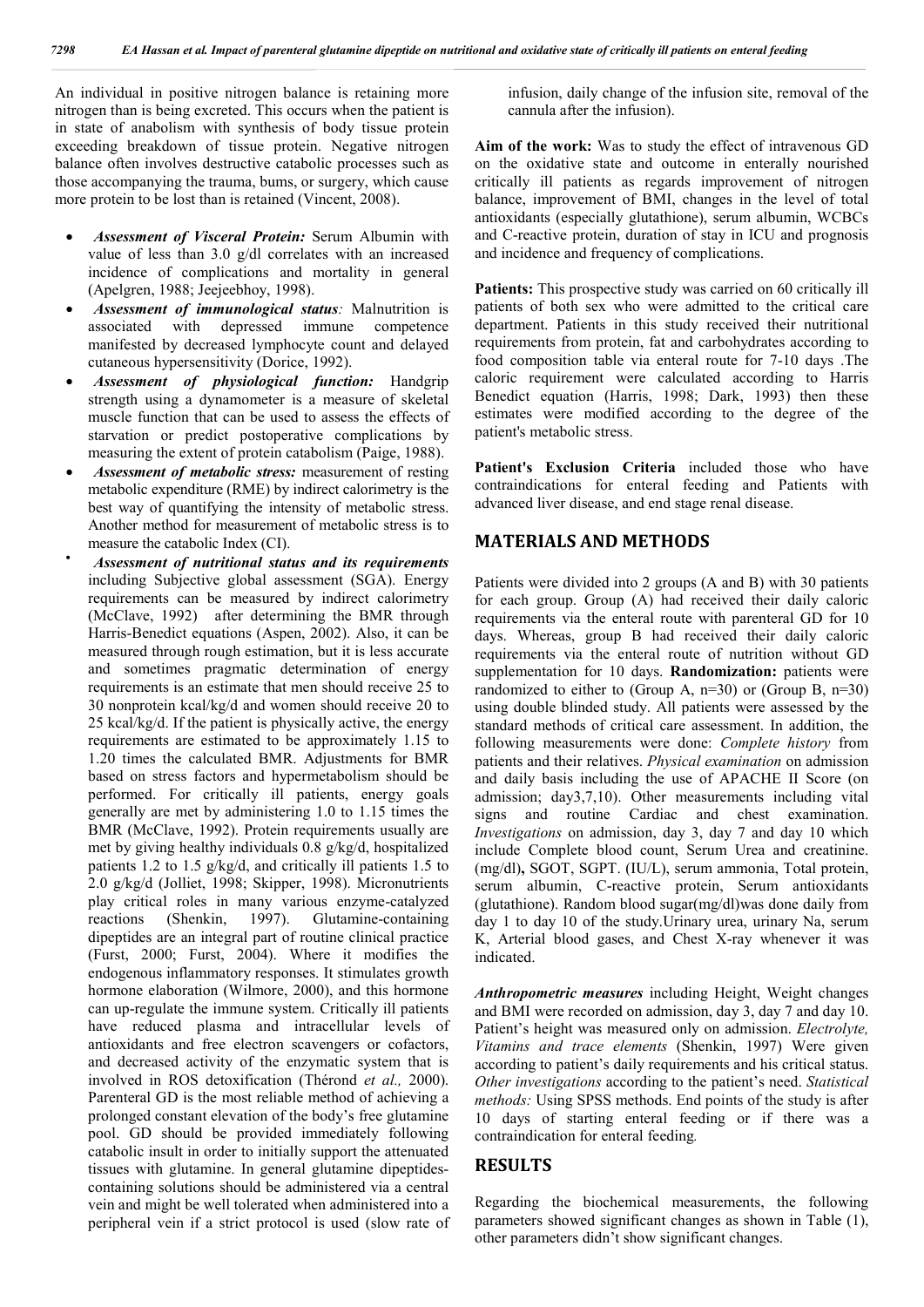|                           |              | Day 1             |                   | Day3              |                            | Day7                | Day 10                     |                   |                   | <b>End of study</b>        |
|---------------------------|--------------|-------------------|-------------------|-------------------|----------------------------|---------------------|----------------------------|-------------------|-------------------|----------------------------|
|                           | GROUP        | $Mean \pm SD$     | t(p)              | $Mean \pm SD$     | t(p)                       | $Mean \pm SD$       | t(p)                       | $Mean \pm SD$     | t(p)              | t1(p)                      |
| N.ba                      | ≺            | $4.97 \pm 1.35$   | 0.096             | $10.69 \pm 2.20$  | 0.069                      | $18.83 \pm 3.33$    | $\leq 0.001$ *             | 14.20±2.59        | $0.001$ $^{\ast}$ | $< 0.001^*$                |
|                           | $\mathbf{r}$ | 4.45±0.99         |                   | $9.78 \pm 1.58$   |                            | $9.80 \pm 1.58$     |                            | $12.02 \pm 1.89$  |                   | $< 0.001$ *                |
| S. urea                   | A            | 40±25.74          | $0.002$ $^{\ast}$ | 37.37±20.58       |                            | $40.50 \pm 21.47$   | $0.031*$                   | 45.56±28.60       | $0.0152^{\ast}$   | 0.221                      |
|                           | $\bf{B}$     | 23.30±9.48        |                   | 28.87±16.52       | 0.083                      | 28.50±20.44         |                            | 34.07±28.32       |                   | 0.104                      |
| U.urea                    | A            | 202.53±115.79     | 0.153             | 191.68±110.97     | 0.063                      | $201.35 \pm 128.59$ | $0.041$ *                  | 147.18±113.32     | $0.019$ *         | $0.005$ $\hspace{0.1cm}^*$ |
|                           | B            | 251.26±143.23     |                   | 246.65±117.51     |                            | 270.71±127.91       |                            | 231.16±134.05     |                   | 0.448                      |
| $\mathbf{C}$              | A            | $1.19 \pm 0.47$   | $0.010$ *         | $1.14 \pm 0.36$   | 0.226                      | $1.60 \pm 2.18$     | 0.338                      | $1.24 \pm 0.41$   | 0.946             | 0.557                      |
| $\dot{\mathbf{v}}$        | B            | $0.9 \pm 0.33$    |                   | $1.02 \pm 0.42$   |                            | $1.20 \pm 0.48$     |                            | $1.25 \pm 0.43$   |                   | $<0.001$ $^{\ast}$         |
| <b>SGPT</b>               | $\mathbf{A}$ | 76.47±70.11       | $0.043$ *         | 53.67±31.92       | 0.653                      | 45.30±24.83         | 0.675                      | 41.32±29.71       | 0.755             | $0.009$ *                  |
|                           | B            | 48.00±20.65       |                   | 50.70±16.59       |                            | 47.47±13.26         |                            | 39.30±12.62       |                   | 0.084                      |
| <b>SGOT</b>               | $\mathbf{A}$ | 77±58.84          | 0.102             | 53.63±17.09       | 0.524                      | 45.03±14.22         | 0.109                      | 38.28±22.70       | 0.513             | $0.002$ $\hspace{0.1cm}^*$ |
|                           | B            | 56.53±32.93       |                   | 57.03±23.50       |                            | $51.30 \pm 15.61$   |                            | $42.11 \pm 19.16$ |                   | $0.008$ $\hspace{0.1cm}^*$ |
| $S.$ Am                   | A            | 71.90±19.97       | $0.001$ $^{\ast}$ | 82.46±93.56       | 0.073                      | 65.56±48.71         | 0.96                       | 63.50±27.29       | 0.07              | 0.146                      |
|                           | $\bf{B}$     | 50.23±24.49       |                   | 50.27±24.06       |                            | 66.13±38.86         |                            | 51.50±19.03       |                   | 0.961                      |
| protein<br>≓              | $\mathbf A$  | $5.3 \pm 0.6$     | $0.015$ *         | $5.41 \pm 0.51$   | 0.447                      | $5.60 \pm 0.53$     | 0.684                      | $5.69 \pm 0.58$   | 0.612             | $0.001$ $^{\ast}$          |
|                           | B            | $5.66 \pm 0.53$   |                   | $5.50 \pm 0.43$   |                            | $5.55 \pm 0.41$     |                            | $5.62 \pm 0.39$   |                   | 0.847                      |
| alb<br>S                  | $\mathbf A$  | $2.69 \pm 0.49$   | 0.235             | $2.75 \pm 0.41$   | $0.016$ $^{\ast}$          | $2.83 \pm 0.37$     | 0.569                      | $3.04 \pm 0.27$   | $0.001$ $^{\ast}$ | $0.001$ $^{\ast}$          |
|                           | $\bf{B}$     | $2.54 \pm 0.46$   |                   | $2.51 \pm 0.34$   |                            | $2.52 \pm 0.68$     |                            | $2.51 \pm 0.43$   |                   | $\mathbf{1}$               |
| WBCs                      | A            | 12.22±7.78        | $0.003$ $^{\ast}$ | $11.45 \pm 5.85$  | $0.004$ $\hspace{0.1cm}^*$ | 10.78±4.85          | $0.027$ $^{\ast}$          | $9.70 \pm 3.74$   | 0.18              | 0.129                      |
|                           | B            | 7.19±3.77         |                   | $7.61 \pm 3.83$   |                            | $8.23 \pm 3.78$     |                            | $8.33 \pm 3.55$   |                   | 0.204                      |
| N.count                   | $\mathbf A$  | 7.700±4.900       | $< 0.001$ *       | 8.020±4.090       | $\ast$<br>< 0.001          | $8.080 \pm 3.640$   | $0.006$ $\hspace{0.1cm}^*$ | $8.05 \pm 3.10$   | $0.028*$          | 0.437                      |
|                           | B            | $3.600 \pm 1.890$ |                   | $4.560 \pm 2.300$ |                            | $5.760 \pm 2.640$   |                            | $6.25 \pm 2.66$   |                   | $<0.001$ $^{\ast}$         |
| L.count                   | A            | $2.44 \pm 1.56$   | 0.964             | $2.42 \pm 1.23$   | 0.665                      | $2.37 \pm 1.07$     | 0.2440.                    | 1.990±1.070       | 0.057             | 0.106                      |
|                           | B            | $2.43 \pm 1.28$   |                   | $2.29 \pm 1.15$   |                            | $2.06 \pm 0.95$     |                            | $1.500 \pm 0.840$ |                   | $< 0.001$ $^{\ast}$        |
| CRP                       | A            | 98±85.17          | $0.040*$          | 73.51±61.47       | 0.948                      | 52.44±43.90         | $0.013$ *                  | 36.22±32.48       | $0.001$ *         | $< 0.001$ $^{\ast}$        |
|                           | B            | $61.27 \pm 41.86$ |                   | 74.4±42.58        |                            | 80.50±40.38         |                            | 73.3±39.95        |                   | 0.251                      |
|                           | $\mathbf{A}$ | 198.37±97.41      | 0.051             | 133.4±29.80       | 0.988                      | 109.4±24.23         | $0.001$ *                  | 107.88±17.53      | $0.004$ $^{\ast}$ | $< 0.001$ $^{\ast}$        |
| <b>RBG</b>                | B            | 150.40±89.14      |                   | 133.53±38.99      |                            | 137.17±36.59        |                            | 133.78±39.94      |                   | 0.305                      |
| $\mathbb{R}^{\mathbf{a}}$ | $\mathbf{A}$ | 139.50±9.08       | $0.039*$          | 133.45±4.75       | $0.006$ $^{\ast}$          | $134.17 \pm 4.03$   | $0.028$ $\hspace{0.1cm}^*$ | $132. \pm 19.64$  | 0.051             | 0.06                       |
| $\dot{\mathbf{v}}$        | B            | 135.23±6.28       |                   | 138.17±7.56       |                            | 139.67±9.97         |                            | 140.22±8.07       |                   | $0.017*$                   |
|                           | $\mathbf{A}$ | 338.30±112.42     | 0.146             | 335.12±112.6      |                            | 418.87±117.19       | 0.119                      | 447.17±104.05     | $0.013$ *         | $0.002$ $\hspace{0.1cm}^*$ |
| T.oxid                    | B            | 299.97±87.48      |                   | 312.14±95.40      | 0.397                      | 350.73±204.43       |                            | 352.05±154.58     |                   | 0.133                      |

**Table 1. Biochemical parameters in day 1, 3, 7 and 10**

N.balance: nitrogen balance, S. urea: serum urea, U. urea: urinary urea, S.cr: serum creatinine, S.Am: serum ammonia, T. protein: total protein, S.alb: serum albumin, WBCs: white blood count, N.count: neutrophils count, L.count : lymphocytes count , CRP: c reactive protein , RBG : random blood glucose , S.Na : serum sodium , T.oxid: total antioxidants t: Student t-test between the two groups  $t_1$ : Paired t-test between day 1 and day 10 p: Statistically significant at  $p \le 0.05$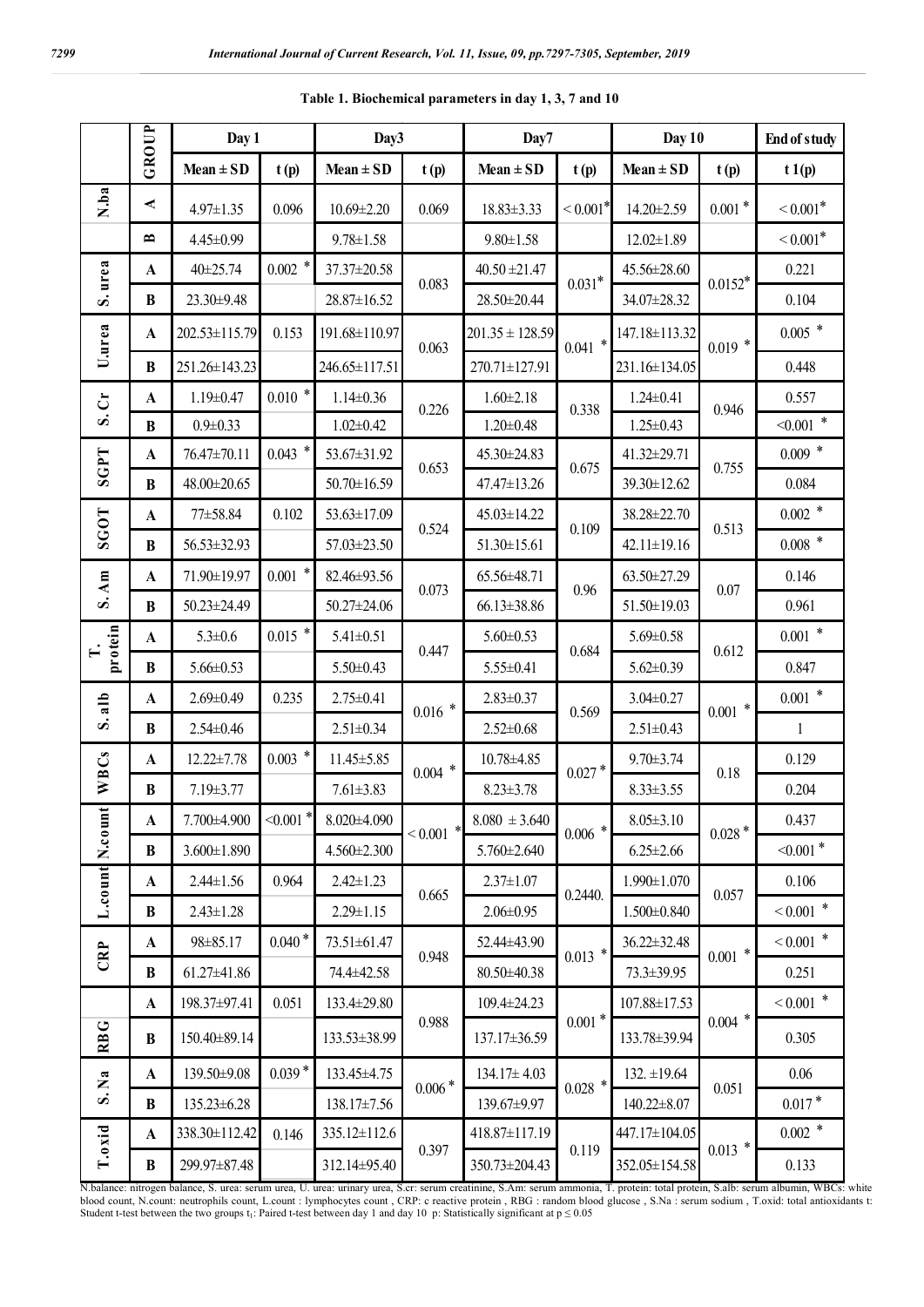|                      |         | Dav3    |             |         | Dav 10  |             |
|----------------------|---------|---------|-------------|---------|---------|-------------|
|                      | Group A | Group B | All samples | Group A | Group B | All samples |
| Serum urea / Urinary | 0.062   | 0.036   | $-0.069$    | 0.460   | $-.039$ | 0.102       |
| urea                 | 0.747   | 0.849   | 0.600       | 0.021   | 0.848   | 0.473       |
| <b>BMI/APACHE II</b> | 0.213   | 0.240   | 0.176       | 0.009   | 0.138   | 0.055       |
|                      | 0.256   | 0.201   | 0 1 7 9     | 0.967   | 0.493   | 0.699       |

**Table 2. Correlation between Serum urea / Urinary urea and BMI /APACHE II at day 3, day 10**

r: Pearson coefficient

p: Statistically significant at p ≤ 0.05

**Table 3. Agreement of nitrogen balance, antioxidant, lymph, CRP and BMI after 10 days in group A with APACHE II at specific normal ranges**

| Nitrogen balance $(>0)$   | Sensitivity | 0.00   | <b>PPV</b> | $\overline{\phantom{a}}$ | Accuracy | 76.00 |
|---------------------------|-------------|--------|------------|--------------------------|----------|-------|
|                           | Specificity | 100.00 | <b>NPV</b> | 76.00                    | LR       | ۰     |
| Antioxidant               | Sensitivity | 33.33  | <b>PPV</b> | 16.67                    | Accuracy | 44.00 |
| $(355.2 \pm 102.7)$       | Specificity | 47.37  | <b>NPV</b> | 69.23                    | LR       | 0.63  |
| Lymp                      | Sensitivity | 66.67  | <b>PPV</b> | 66.67                    | Accuracy | 78.57 |
| $(1.5 - 3 \times 10^{3})$ | Specificity | 84.21  | <b>NPV</b> | 84.21                    | LR       | 4.22  |
| CRP (<10)                 | Sensitivity | 83.33  | <b>PPV</b> | 27.78                    | Accuracy | 44.00 |
|                           | Specificity | 31.58  | <b>NPV</b> | 85.71                    | LR       | 1.22  |
| BMI (20-27)               | Sensitivity | 16.67  | <b>PPV</b> | 16.67                    | Accuracy | 60.00 |
|                           | Specificity | 73.68  | <b>NPV</b> | 73.68                    | LR       | 0.63  |

Lymph: Lymphocytes, PPV: Positive predictive value, CRP: C- reactive protein NPV: Negative predictive value, BMI: Body Mass Index, LR: Likelihood ratio

**Table 4. Patient's outcome in two groups (A, B):**

| Outcome  | Group A     | Group B |         | Test of sig. |                    |  |
|----------|-------------|---------|---------|--------------|--------------------|--|
|          | No. $(\% )$ |         | No. (%) |              |                    |  |
| Died     |             | 36.7    |         | 40.0         | $\gamma^2 = 0.071$ |  |
| Survived | 19          | 63.3    | 18      | 60.0         | $(p) = (0.791)$    |  |

 $\chi^2$ : Chi square test



Diagnostic performance Nitrogen balance= 0.667 Total Antioxidants  $= 0.531$ Lymphocytes count  $= 0.364$ C-reactive protein  $= 0.395$  $BMI = 0.684$ 

**Figure 1. ROC curve for some markers as regards APACHE II in group A**





**Figure 2. Kaplan and Meier Survival curve for Group A and B**

In day 3, significant difference was found between two groups regarding the Serum Na (mEq/L). (p= 0.006), Serum albumin (gm/ dl). ( $p= 0.016$ ), White count blood cells (cells/m<sup>3</sup>). ( $p=$ 0.004), Neutrophils count (cells/m<sup>3</sup>). ( $p$  < 0.001) and Serum Na (mEq/L). ( $p= 0.006$ ), as shown in Table (1). In day 7, significant difference was found between two groups regarding theNitrogen balance (grams/day). (p <0.001), Serum urea (mg/dl). (p= 0.031), Urinary urea (mg/L),(p= 0.041), Serum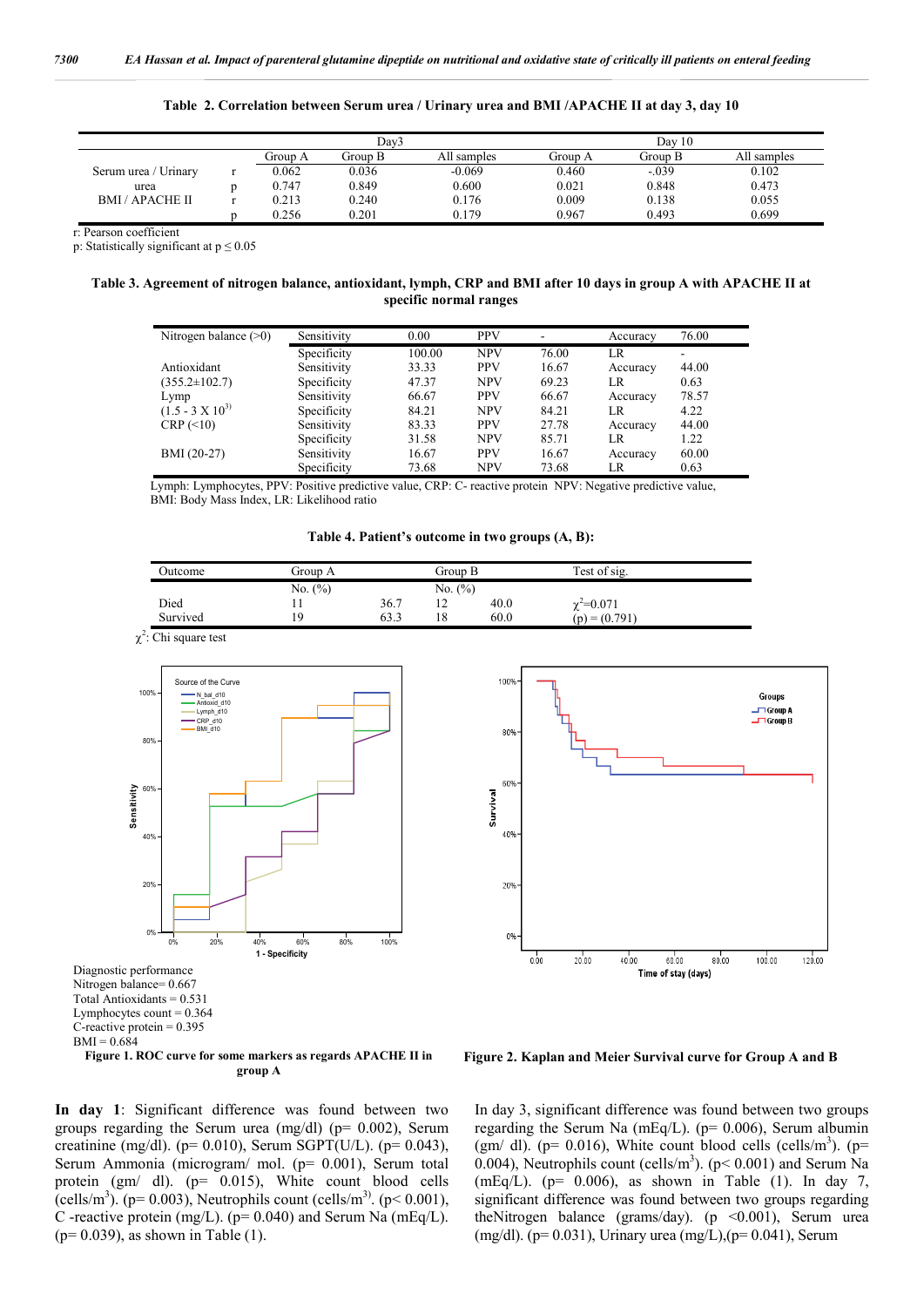

**Figure 3. Complications in Group A and B**

Na (mEq/L. (p= 0.028), WBCs (cells/m<sup>3</sup>). (p= 0.027), Neutrophils count (cells/m<sup>3</sup>). ( $p= 0.006$ ), C -reactive protein  $(mg/L)$ . (p= 0.013) and Random blood glucose (mg/dl). (p= 0.001), as shown in Table (1). In day 10, significant difference was found between two groups regarding the Nitrogen balance (grams/day).(p= 0.001), Serum urea (mg/dl).(p= 0.0152), Urinary urea (mg/L). ( $p= 0.019$ ),). Serum albumin (gm/dl) ( $p=$ 0.001), Neutrophils (cells/ $m<sup>3</sup>$  (p= 0.028), C -reactive protein (mg/L). ( $p= 0.001$ ), Random blood glucose (mg/dl). ( $p=$ 0.004), and Serum total antioxidants (micromole/L). ( $p=$ 0.013). Significant change was found at the end of the study in comparison to the start of the study regarding the nitrogen balance in group A ( $p \le 0.001$ ) and in group B ( $p \le 0.001$ ), Urinary urea (mg/L) in group A ( $p=0.005$ ), Serum creatinine (mg/dl). ( $p$ < 0.001) in group B, Serum SGOT(U/L). In group A  $(p=0.002)$  and in group B  $(p= 0.008)$ , Serum SGPT (U/L) in group A ( $p=0.009$ ). Neutrophils (cells/m<sup>3</sup>) in group B ( $p <$ 0.001), lymphocytes count (cells/m<sup>3</sup>) in group B ( $p < 0.001$ ).C reactive protein (mg/L) in group A ( $p \le 0.001$ ), Random blood glucose (mg/dl )in group  $A(p \le 0.001)$ , Serum total protein (gm/ dl)in group A,  $(p=0.001)$ , Serum albumin  $(gm/dl)$  in group A( $p=0.001$ ), Serum Na (mEq/L) in group B ( $p= 0.017$ ) and Serum total antioxidants (micromole/L) in group A ( $p=0.002$ ), as shown in Table (1)

**Correlation between serum and urinary urea:** In day 3, there was a weak correlation between urinary and serum urea in group A and B without significant difference. There was an inversed relation between serum and urinary urea in the All sample as  $(r= -0.069)$  without significant difference as  $p=$ 0.600).In day 10, there was a weak correlation between urinary and serum urea in group A  $(r = 0.460$  with a significant difference,  $p = 0.021$ ) whereas in group B there was inversed relationship between the two parameters as (r=-0.039 without significant difference,  $p = 0.848$ ). There was a weak correlation in the All sample between serum and urinary urea  $(r= 0.102)$ without significant difference as  $p= 0.473$ ) as shown in Table (2)

**Body Mass Index kg/m2 and APACHE II score:** Regarding BMI in day 7, significant difference was found between two groups ( $p= 0.028$ ) and in day 10, there was significant difference between the start and the end of the study in group A ( $p \le 0.001$ . Regarding APACHE II score, significant decrease was found at the end of the study in comparison to the start of the study in group A ( $p=0.001$ ) and in group B ( $p=0.001$ ). By correlating the BMI to APACHE II, there was a weak correlation between BMI and APACHE II in group A and B without significant difference in day 3 and day 10.Also,there was a weak correlation between the BMI and APACHE II in the all sample as shown in the Table (2).

**Diagnostic performance:** The ROC curve which in Figure (1) gives an idea about the diagnostic performance of (nitrogen balance, total antioxidants, lymphocytes number, C-reactive protein and Body Mass Index) regarding the patient's APACHEII score.

**The Agreement of nitrogen balance, antioxidant, lymph, CRP and BMI after 10 days in group A with APACHE II score at specific normal ranges, shown as following: (Table 3).** Regarding the *Nitrogen balance*, when the normal value was taken as  $(0)$ , the value of diagnostic performance was 0.667 with a sensitivity of 0.00% and accuracy of 76 %, whereas the specificity of nitrogen balance  $(>0)$ , was 100% with negative predictive value of 76.00. For the *Total antioxidants*, when the normal value was taken as  $(355.2\pm102.7)$ , the sensitivity was 33.33 %, with PPV of 16.67 and accuracy of 44.00 whereas the specificity was 47.37% with NPV of 69.23 and LR 0.63. When the normal range of Lymphocytes was taken as  $(1.5 \text{ and } 2x10^3)$ , the sensitivity was 55.66.67% with PPV of 66.67 and accuracy of 78.57, whereas the specificity was 84.21% with NPV of 84.21 and LR of 4.22. When the normal value of *C-reactive protein* was taken as  $(\leq 10)$ , the sensitivity was 83.33% with PPV of 27.78 and accuracy of 44.00, whereas the specificity was 31.58 % with NPV of 85.71 and LR of 1.22.When the normal range of *Body Mass Index* was taken as (20 and 27), the sensitivity was 16.67 % with PPV of 16.67 and accuracy of 60.00, whereas the specificity was 73.68 % with NPV of 73.68 and LR of 0.63, as shown in Table (3).

Patient's outcome in two groups (A, B): Patients were classified to survived group and non-survived group and the survived group was sub classified into three categories: to patients who discharged to home, patients who referred to outside the ICU to another unit in the hospital and patients who discharged on their responsibilities. No significant difference found between both groups (A and B) as regard patient's outcome as (p=o.791), as shown in table (4).

**Complications during the length of study in both groups:** In group A, the number of patients developed complications was (no=13 as43.3%) and the number of patients didn't developed complications was (no=17 as 56.7%), whereas in group B, the number of patients developed complications was (no=20 as 66.7%) and the number of patients didn't developed complications was (no=10 as 33.3%), as shown in Figure (3).

### **DISCUSSION**

Nutrition is one of the keystones of treatment that is, unfortunately, over passed during the management of critically ill patients. The fundamental goal of nutritional support was just to provide patients with their daily nutritional requirements but increasing research in the field of nutrition presently is directed toward nutrition providing more than simply the needed nutrients, but using nutrition to provide pharmacotherapy that may improve the health of the patient and the gastrointestinal tract (Patrick, 2000). Enteral tube feeding may also attenuate the acute phase and cytokine response to injury (Charash, 1994). Overall, septic morbidity and even mortality may be decreased compared with total parenteral nutrition (Moore, 1991; Kudsk, 1992; Kilmberg, 1990; Mertes, 2002). This has led to an aggressive application of enteral tube feeding in the intensive care setting. Recent knowledge about efficient utilization of intravenously supplied dipeptides has made it possible to substitute available amino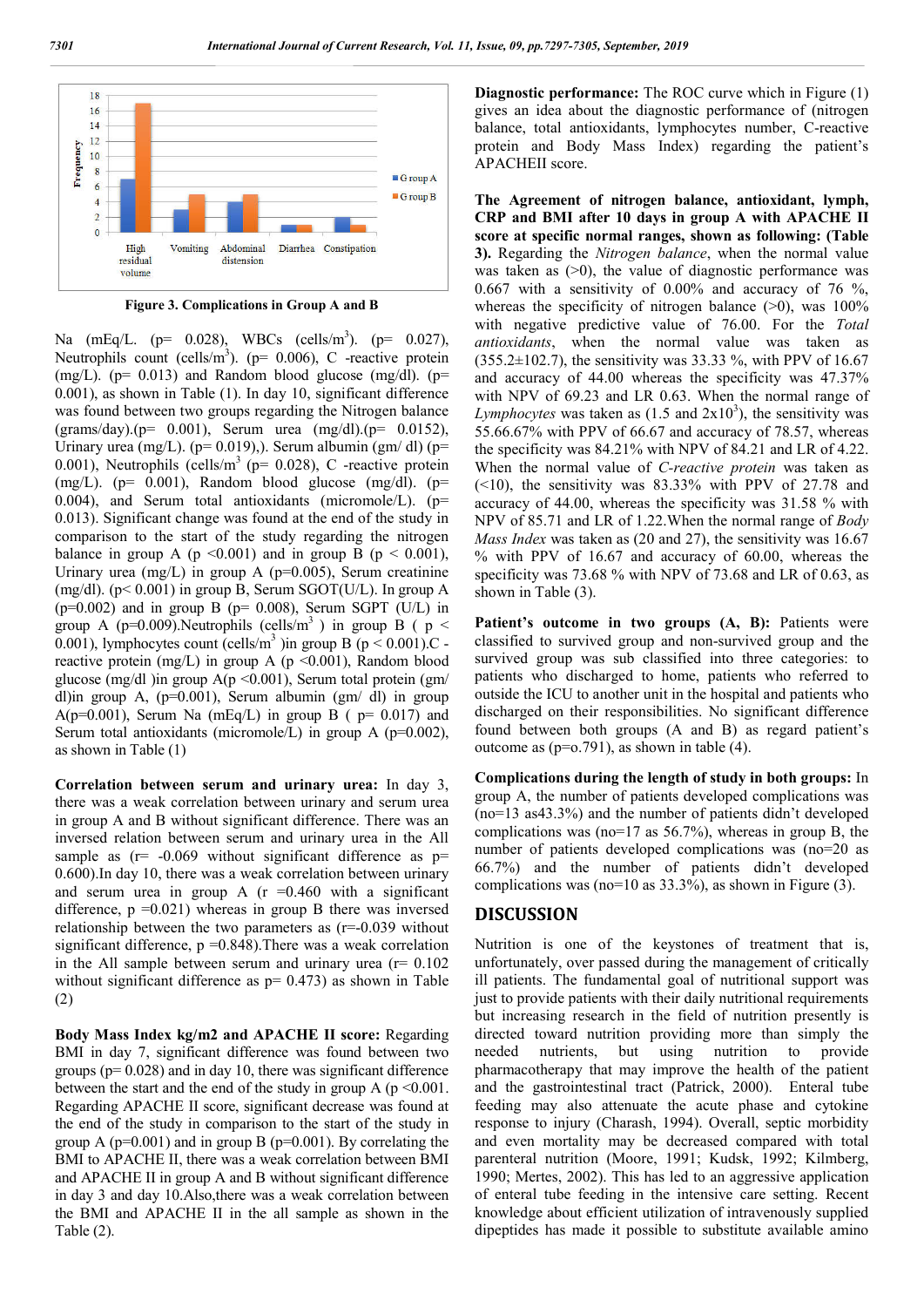acid solutions with stable, highly soluble, glutaminecontaining dipeptides. This novel approach has opened a new dimension: for glutamine-containing dipeptides are an integral part of routine clinical practice (Wilmore, 1998; Thérond, 2000). Glutamine deficiency is associated with gut atrophy during stress. Maintaining the integrity of the gastrointestinal tract is a major goal in the treatment of critically ill patients because translocation of bacteria and toxins via the gastrointestinal tract is thought to be a cause of multiple organ failure. Large doses of glutamine have been shown to prevent gut atrophy, maintain bowel integrity, and prevent bacterial translocation after various insults, which include methotrexate toxicity and radiation injury (Szijártó, 2007). In the present work, there was no effect for GD on the level of serum urea as comparing the mean at the end of the study with that of the start of the study, in the glutamine group or the group (B) as  $(p= 0.221, 0.104$  respectively). As regard the urinary urea, the effect of glutamine dipeptide parentally increased the retention of urinary urea in the group (A) and there was a significant difference between the start and the end of the study as regard the mean value of urinary urea  $(p=0.005)$  in comparison by group (B) whereas there was no significant difference between the start and the end of the study as  $(p=0.448)$ . In the present work, there was an increase in the nitrogen balance among the patients of group A and there was significant difference between the start and the end of the study as regard the value of nitrogen balance as  $(p \le 0.001)$ . There was an increase also in the nitrogen balance among the patients of group B, but the difference between the mean of the start and the mean of the end in group A was higher than that of the group B. This can be explained by the fact that glutamine dipeptide supplementation improves the patient's outcome as regard nitrogen balance.

Also, a better significant mean nitrogen balance was observed on the  $7<sup>th</sup>$  day and  $10<sup>th</sup>$  (p=<0.001, 0.001 respectively) and there was no significant difference between the two groups in the  $3<sup>rd</sup>$  day. This agreed with Schulzki et al. (2002) conducted a study to assess the effect of GD postoperative patients and he that supplemental alanyl-glutamine improved the overall mean nitrogen balance  $-3.5\pm1.6$  v  $-5.5\pm1.4$ gas (p= <0.05) compared with is onitrogenous isoenergetic standard regimen. In the present work, there was a significant decrease in the level of (SGOT and SGPT) at the end of the study in comparison to the start of the study in group (A), whereas in group (B) there was no significant difference between the start of the study and the end of study. This can be explained as the glutamine dipeptide didn't increase the level of serum SGOT, SGPT when given to the patients of group A. As regard the serum ammonia, there was no significant difference between the start and the end of the study in group A or B. This can be explained as the glutamine dipeptide didn't increase the level of serum ammonia when given to the patients of group A. In a study (Szijártó, 2007) to determine the effect of alanyl-glutamine dipeptide on hepatic microcirculation, the levels of SGOT and SGPT were significantly lower in the group of glutamine rather than in the group without glutamine dipeptide, so glutamine pretreatment is beneficial in supporting hepatic microcirculation and can prevent hepatocellular necrosis in liver reperfusion injury. In the present study, in group A, the serum protein level, significantly increased at the end of the study compared to the start  $(p=0.001)$  while, there was no statistical difference in group B (p=0.847).This can prove that glutamine dipeptide improved the patient's outcome as regard the level of total protein among the patients of group A, who received it during the period of the study. These results agree

with Barua *et al.* (1992) who concluded that the supplementation of alanyl glutamine results in significant increase in the rate of the protein synthesis in post-operative patients. In the present study, the serum albumin, in group A there was a significant increase at the end of the study in comparison to the start of the study. Whereas in group B, there was no significant difference between the end and the start of the study. This can prove that glutamine dipeptide improved the patient's outcome as regard the level of serum albumin among the patients of group A, who received it during the period of the study. In contrast, Bargo and Gianotti, (1996) had used the albumin in the assessment of nutritional status of 40 patients receiving early enteral nutrition after major abdominal operations. The serum albumin did not change notably. This is due to long half-life of serum albumin (16-21 days), it is commonly used to assess the nutritional status in critically ill patients and the drop in its value could be attributed to the physiologic stress itself as well as the malnutrition. Thus, a low value of albumin doesn't define malnutrition, but often points towards an increased risk of malnutrition due to stress.

In the present study there was a significant difference in comparison between two groups A and B as regard the count of neutrophils in the 1<sup>st</sup>,  $3^{rd}$ ,  $7^{th}$  and  $10^{th}$  day (p = (<0.001),  $(0.001)$ ,  $(0.006)$  and  $(0.028)$  respectively). These results can be explained by the higher incidence rate of infection in the glutamine group compared to the control group,this may be due to several causes as: First the patients in group A who diagnosed on admission to ICU as having sepsis were 8 patients representing 21% of the patients of group A, whereas in group B, the patients with Sepsis presented by 4 patients accounting 13% of the patient of group B. Second it can be attributed to the fact that the duration between the start and the end of the study was longer in group A, allowing a more time for the change in these values. Third, parenteral glutamine dipeptide didn't improve patient's outcome as regard incidence of infection in group A. Whereas, in a study (Grigorakos *et al.,*  2009) to assess the effect of glutamine dipeptide on the outcome of the COPD patients on mechanical ventilation conducted on two groups of the patients (study and control group), there was no significant difference in the study group from the start to the end of the study.

In contrast to the control group who showed a significant increase in both the total white blood count and the neutrophils count at the end of the study. In the present study, the number of lymphocytes decreased significantly ( $p = \le 0.001$ ) from 2.43 cells/m<sup>3</sup> to 1.5 cells/m<sup>3</sup> in group B in comparison to group A whereas the lymphocyte count decreased non significantly  $(p=0.106)$  from 2.44 cells/m<sup>3</sup>to 1.99 cells/m<sup>3</sup>. In contrast to the present work, in Frobes study (Frobes, 2000) the mean lymphocytic count in group A increased significantly at the end of the study while in group B no significant difference in the mean value of lymphocytes between the start and the end of the study. In the present study the effect of glutamine dipeptide on C-reactive protein. There was a significant difference between the measurement of C-reactive protein at the start of the study and at the end of the study in group (A) as  $(p \le 0.001)$ . whereas in group B, There was no significant difference between the start and the end of the study as (p= 0.251).This meant that administration of glutamine dipeptide parenterally affected the level of C-reactive protein by decreasing it at the end of the study among patients of glutamine group and improved patient's outcome as regard to inflammatory response represented by C-reactive protein. In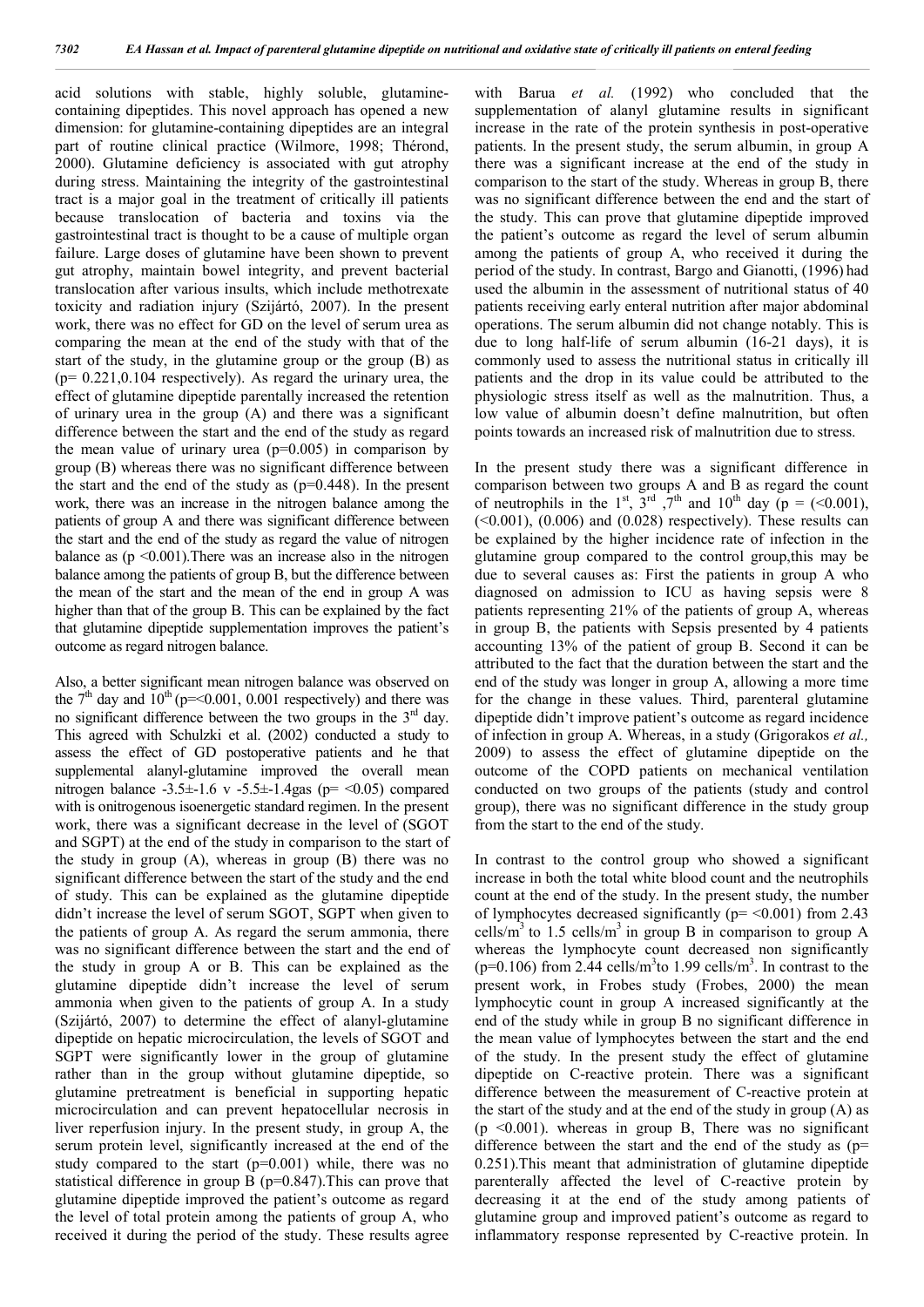contrast, Pierre *et al.* (2006) studied the effect of L-alanyl-Lglutamine dipeptide- supplemented total parenteral nutrition on infectious complications and glucose intolerance in critically ill patients on two groups and he found that the value of Creactive protein did not change significantly between the start and the end of the study in the Ala- Glutamine group and the control group. In the present study reported the effect of glutamine dipeptide on glycemic control among the patients in both groups A and B. There was a significant decline in the mean of random blood glucose (RBG) at the end of the study in comparison to the start of the study in the glutamine group. Whereas in group B, there was no significant difference between the start and the end of the study as regard RBG. This can be explained by the effect of parenteral glutamine dipeptide on patient's outcome as regard glycemic control in patients of group A in comparison with group B who didn't receive glutamine dipeptide with their nutritional requirements. This was in agreement with Pierre D et al. (2006) who studied the effect of parenteral glutamine dipeptide on glucose intolerance in critically ill patients, hyperglycemia was less frequent (20 vs. 30 patients;  $p<0.05$ ) and there were fewer insulin-requiring patients (14 vs. 22;  $p \le 0.05$ ) in the Ala-Glutamine group.

In the present study the patients included in the two groups of the study were classified into 3 categories according to their body weight changes as patients with weight gain, patients with weight loss  $10\%$  and patients with weight loss  $>10\%$ .There was no significant difference between the two groups of the study( A and B ) in the three categories of the patients between the start and the end of the study. This can explain that parenteral glutamine dipeptide didn't affect the patient's outcome as regard body weight changes in the group of glutamine dipeptide during the period of the study. This agreed with a study  $(33)$  conducted on A COPD patient to assess the effect of the glutamine on the patients' outcome as regard the body weight changes. There was no significant difference in the body weight between the start and the end of the study. Whereas in the control group, there was a significant decline in the body weight at the end of the study compared to the weight at the start ( $p= 0.006$ ).

In the present work, the mean of BMI decreased significantly  $(p \le 0.001)$  at the end of the study in comparison to the start in group A. as whereas in group B, there was no significant difference between the start and the end of the study. This can be explained by two reasons, *first:* Although the body weight is one of the most useful parameters of the assessment of nutritional status, yet its use in critically ill patients with short period of illness is controversial. Rapid weight changes in critically ill patients are almost exclusively due to alteration in body fluids i.e. over or dehydration (Guidelines for the use of parenteral and enteral nutrition in adult and pediatric patients, 1993).

*Second:* there was no significant difference between the two groups as regard (BMI), so GD didn't affect the patient's body weight. The present study showed that parenteral GD had significant increase in the mean of serum total antioxidants at the end of the study in comparison to the start of the study in group A. While in group B, there was no significant difference between the start and the end of the study. This can explain the effect of parenteral GD on the patient's outcome as regard improving the oxidative state and serum total antioxidants. This was agreed with a study conducted by FernandezEstivariz et al the Depletion of plasma antioxidants in surgical intensive care unit patients requiring parenteral feeding: effects of parenteral nutrition with or without alanyl-glutamine dipeptide supplementation (Forest, 1990), the results showed, low plasma levels of key antioxidants were common in this group of patients in the SICU despite administration of PN containing conventional micronutrients. Compared with standard PN, Glutamine-supplemented PN improved plasma GSH levels in patients in the SICU after cardiac, vascular, or colonic operations. In contrast to the present work, Menghua Luo et al. (Garrel, 2003) conducted a study on forty-four medical and surgical ICU patients received identical Gln-free tube feedings 24 h/day for nine days and were randomized to either isonitrogenous control (n=15), Enteral Alanyl-Glutamine (n=15) or Parenteral Alanyl-Glutamine (n=14) groups (AG). There were no differences in concentrations of plasma GSH, vitamin C or MDA (an index of lipid peroxidation) over time.

In the present study, there was no significant difference between two groups (A and B) as regards length of hospital stay as (p= 0.200).This can explain that parenteral GD didn't improve the patient's outcome as to decrease the length of hospital stay in the group of GD during the period of the study. In contrast to the present work, Furst et al. (Galbán, 2000) found that the supplementation of parenteral L-alanyl Lglutamine following elective operation leads to a significant reduction in the hospital stay. As regard mortality rate, in the present work, there was no significant difference between two groups (A and B). This can be explained by less mortality rate in patients with glutamine group (A) and GD intravenously didn't affect the patient's outcome as regard mortality rate. This can be explained as the duration of study was too short to evaluate such mortality well. In contrast, Garrel and Patendaude (Galbán, 2000) conducted a study on 45 adult patients with severe burn to assess the effect of GD supplementation in decreasing the ICU mortality. Mortality rate was significantly lower in glutamine than in control group. In the present study there was a significant decline in the value of the APACHE II score between the start and the end of the study in group A and B. This meant that parenteral GD didn't affect patient's severity of illness represented by APACHE II score. Juan Carlos et al. (2003) conducted a study on one hundred eighty-one septic patients presenting for enteral nutrition in an ICU and presented the mortality rate as a function of APACHE II score. There was a significant reduction in the mortality rate for the immune-nutrition group for patients with APACHE II scores of 10-15. In a similar manner, if all patients with APACHE II score 10-25 are grouped together, there remains a significant reduction in mortality rate for the treatment group. In the present work, there was a weak correlation between BMI and APACHE II in group A  $(r = 0.213$  without significant difference,  $p = 0.256$ ) or group B ( $r = 0.240$  without significant difference,  $p = 0.201$ ). There was a weak correlation between the BMI and APACHE II in the All sample as  $(r= 0.176$ without significant difference as  $p= 0.179$ ). In correlating the BMI and APACHE II at the  $10<sup>th</sup>$  day of the study between two groups, there was a weak correlation between BMI and APACHE II in group A  $(r = 0.009)$  without significant difference,  $p = 0.967$ ) or group B ( $r = 0.138$  without significant difference,  $p = 0.493$ ). There was a weak correlation between the BMI and APACHE II in the All sample as  $(r= 0.055$ without significant difference as  $p= 0.699$ ). In the present study as regard the incidence of GIT complications (as diarrhea, abdominal pain,), administration of GD intravenously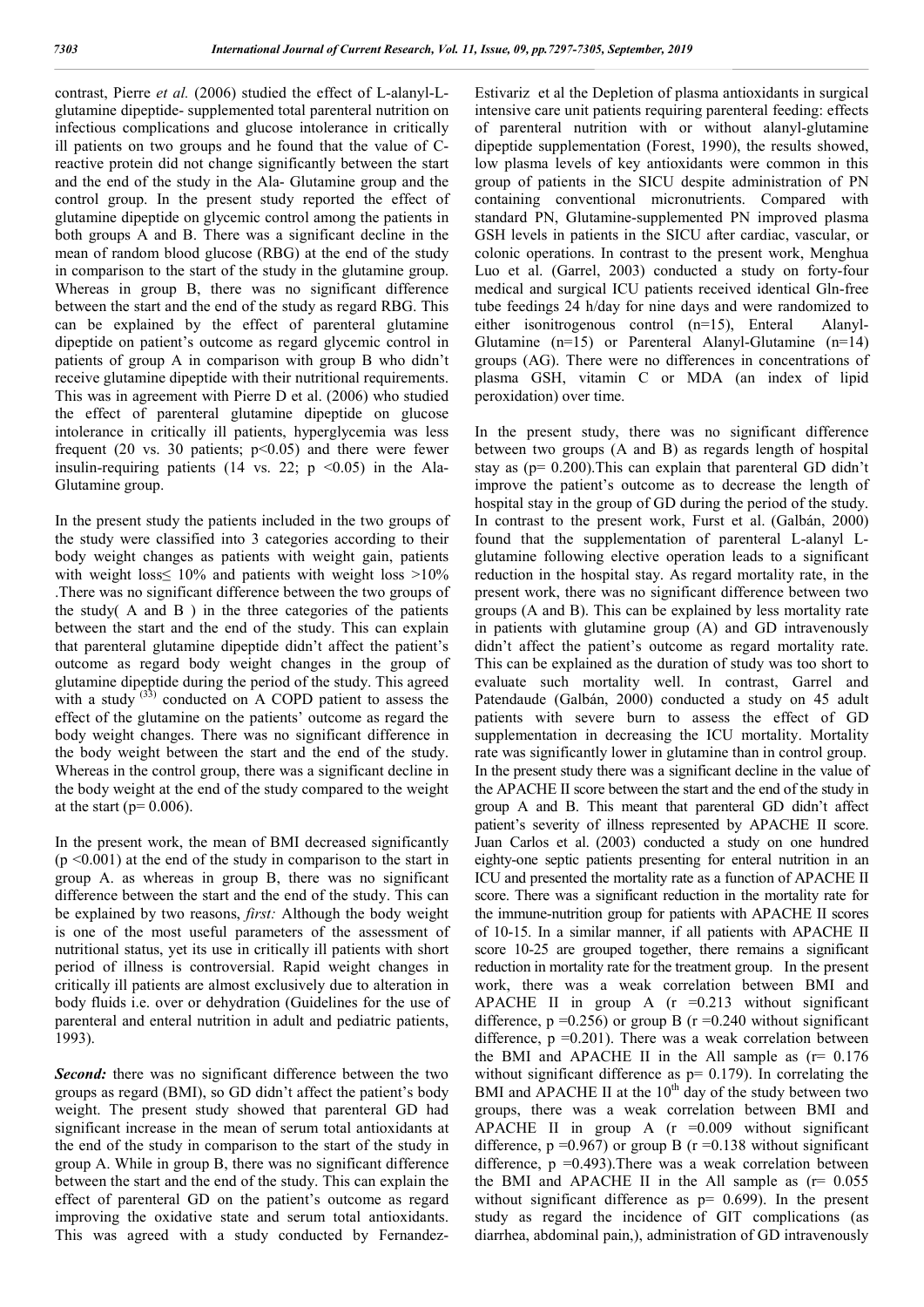was associated with less incidence of gastrointestinal tract complications like high residual volume, vomiting, abdominal distension, diarrhea and constipation. Glutamine group developed less incidence of complications 43.3% rather than group B (66.7%). The highest rate of incidence of complications was for high gastric residual volume either in group A or B, and the least common complication in the two groups was the diarrhea. This agreed with Heyland et al. (1995) and Sherman et al. (1990) who found that high gastric residual was the most frequent gastrointestinal complication in the study. However, Montejo et al. (2001) found that in 400 consecutive patients with prolonged critical illness on EN were studied prospectively and GI complications correlated with length of stay and mortality. The incidence of overall complications was 62.8% with high gastric residuals seen in 39%, constipation in 15.7%, diarrhea in 14.7%, abdominal distention in 13.2%, vomiting in 12.2%, and regurgitation in 5.5%.

**Limitations of this study**: Limitations of the current study were mostly due to cost and resources availability, specially limited number of studied patients, and combined other co morbidities.

#### **Conclusion**

Glutamine dipeptide improved patient's nutritional status as regard serum albumin, total protein, nitrogen balance, and improved the patient's outcome as regard (oxidative state: serum total antioxidants),also it improved the patient's immunological reaction (total leukocytic count, C-reactive protein), and glycemic control. This was in addition to less frequency of GIT complications among those patients who received parenteral glutamine dipeptide through the days of study. While the body weight, Body Mass Index, mortality rate, length of hospital stays, and the APACHE II score didn't be affected by parenteral glutamine dipeptide.

**Financial Support Issue:** There was no organization body claimed to offer special funds or sponsorship for our study.

**Conflicts of Interest:** Nobody from the sharing authors have any conflict of interest.

#### **REFERENCES**

- Almond DJ, King RFGJ, Burkinshaw L. 1990. Potassium depletion in surgical patients. Intracellular cation deficiency is independent of loss of body protein. *Clin Nutr.,* 6:45-50.
- Apelgren KN, Rombeau JL, Twomey PL. 1988. Comparison of nutritional indices and outcome in critically ill patients. *Crit Care Med.,* 10:305-7.
- ASPEN Board of Directors and the Clinical Guidelines Task Force.Guidelines for the use of parenteral and enteral nutrition in adult andpediatric patients. JPEN J Parenter Enteral Nutr 2002;26(1 Suppl):1SA-138SA.
- Bargo ME, Gianothi LN. Immune and nutritional effects of early enteral nutrition after major abdominal operation.Eur J Surg 1996;162:105-12.
- Barua E.Maintenance of muscle protein synthesis in postoperative patients.Proc Nutr Soc 1992;51:104A.
- Charash WE, Kearney PA, Annis KA. Early enteral feeding is associated with an attenuation of the acute phase/cytokine response following multiple traumas. J Trauma 1994;37:1015.
- Dark DS, Pingleton SK. Nutrition and Nutritional support in critically ill patients.J Intensive Care Med 1993;8:16-33.
- Déchelotte P, Hasselmann M, Cynober L, Allaouchiche B, Coëffier M, Hecketsweiler B, et al. L-alanyl-Lglutamine dipeptide- supplemented total parenteral nutrition on infectious complications and glucose intolerance in critically ill patients: The French controlled, randomized, double-blind, multi-center study.Crit Care Med 2006;34:598-604.
- DeWys WD, Bogg C, Lavin PT. 1988. Prognostic effect of weight loss prior to chemotherapy in cancer patients. *Am J Med.,* 69:491.
- Dorice M. Czajka N. 1992. The assessment of nutritional status. In: Mohan LK, Arlin MT. Krause's Food, Nutrition, and Diet Therapy. 8<sup>th</sup> ed. Philadelphia: W.B. Saunders company. 293-313.
- Forest HP. Prolonged tube feeding in long term care: Nutritional status and clinical outcome.Crit Care Med 1990;4:121-25.
- Frobes A. Parenteral nutrition: New advances and observations current opinion. Gastroenterology 2004;20:114-8.
- Furst P. 2000. A thirty-year odyssey in nitrogen metabolism: from ammonium to dipeptides. JPEN; 24:197-209.
- Furst P., Stehle P. 2004. Glutamine and glutamine-containing dipeptides.InMetabolic and therapeutic aspects of amino acids in clinical nutrition. 2nd ed. Cynober, Boca Raton, Crc Press. p613-31.
- Galbán C, Montejo JC, Mesejo A, Marco P, Celaya S, Sánchez-Segura JM, et al. An immune-enhancing enteral diet reduces mortality rate and episodes of bacteremia in septic intensive care unit patients. Crit Care Med., 2000;28:643-8.
- Garrel D, Patenaude J.Decreased mortality and morbidity in adult burn patients given glutamine supplements.Crit Care Med 2003;31:2444-9.
- Grigorakos L, Sotiriou E, Markou N, Stratouli S, Boutzouka E, Philntisis G, et al. Combined nutritional support in patients with chronic obstructive pulmonary disease (COPD), under mechanical ventilation (MV). Hepatogastroenterology 2009;56:1612-4.
- Guidelines for the use of parenteral and enteral nutrition in adult and paediatric patients. JPEN 1993; 17:1SA.
- Harris JA, Benedict FG. A biometric study of basal metabolism in man. Washington: Carnegie Instit; 1919. Quoted from:Paul LM. Nutrition and Metabolism. In: The ICU Book.2nded. Philadelphia: Lea and Farbiger;1998. p723.
- Heyland D, Cook DJ, Winder B. Enteral nutrition in the critically ill patient. Crit Care Med 1995;23:1055-60.
- Hill GL, Pickford I, Young GA. 1997. Malnutrition in surgical patients. An unrecognized problem. Lancet 689-92.
- Jeejeebhoy KN. 1998. Nutritional assessment. *Gastroenterol Clin North Am.,* 27:347-369.
- Jolliet P, Pichard C, Biolo G. 1998. Enteral nutrition in intensive care patients. *Intensive Care Med.,* 24:848-59.
- Kilmberg VA, Souba WW, Dolson DJ. 1990. Prophylactic glutamine protects the intestinal mucosa from radiation injury. *Cancer.,* 66:62-8.
- Kudsk KA, Croce MA, Fabian TC. 1992. Enteral versus parenteral feeding. Effects on septic morbidity after blunting and penetrating abdominal trauma. *Am Surg.,*  215:503-11.
- Luo M, Fernandez-Estivariz C, Jones DP. Depletion of plasma antioxidants in surgical intensive care unit patients requiring parenteral feeding: effects of parenteral nutrition